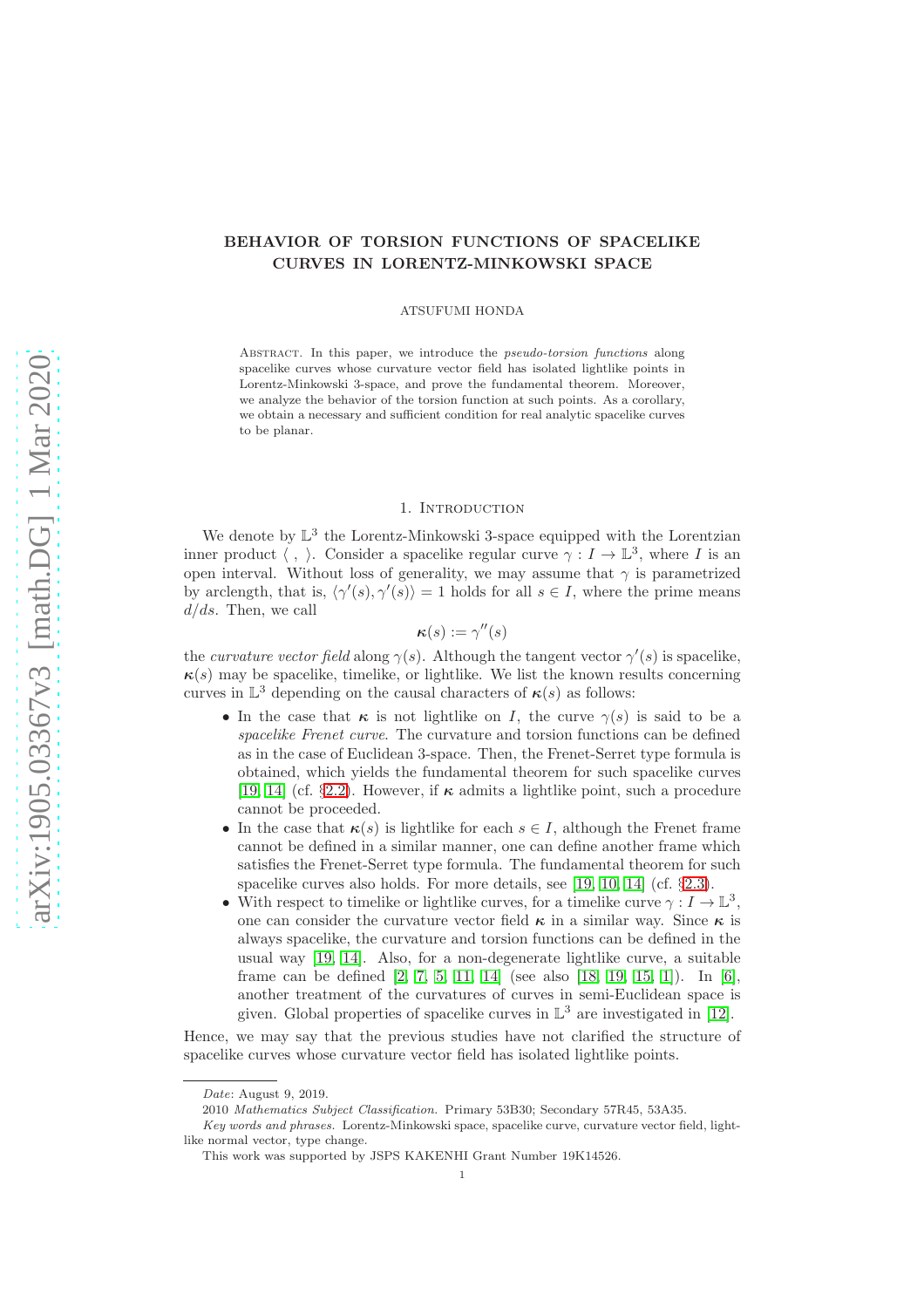In this paper, we deal with spacelike curves whose curvature vector field  $\kappa(s)$  has isolated lightlike points. We introduce a torsion-like invariant called the pseudotorsion function, which yields the fundamental theorem for such spacelike curves (Theorem [3.5,](#page-5-0) Corollary [3.6\)](#page-6-0). An application of such the fundamental theorem for mixed type surfaces in  $\mathbb{L}^3$  can be found in [\[8\]](#page-7-9).

This paper is organized as follows. In Section [2,](#page-1-0) we review the several formulas of vectors and curves in  $\mathbb{L}^3$ . In Section [3,](#page-3-1) we deal with spacelike curves having points where curvature vector field  $\kappa(s)$  is lightlike. At such points, the torsion function is unbounded, in general. We obtain the coefficient of the divergent term of the torsion function (Theorem [3.8\)](#page-6-1) for spacelike curves of type  $L_k$  (cf. Definition [2.2\)](#page-2-1). As a corollary, we obtain a necessary and sufficient condition for real analytic spacelike curves with non-zero curvature vector to be planar (Corollary [3.11\)](#page-7-10).

## 2. Preliminaries

<span id="page-1-0"></span>We denote by  $\mathbb{L}^3$  the Lorentz-Minkowski 3-space with the standard Lorentz metric  $\langle , \rangle$ . Namely,

$$
\langle x, x \rangle = x^2 + y^2 - z^2
$$

holds for each  $\boldsymbol{x} = (x, y, z)^T \in \mathbb{L}^3$ , where  $\boldsymbol{x}^T$  stands for the transpose of the column vector x. A vector  $x \in \mathbb{L}^3$  is called *spacelike* if  $\langle x, x \rangle > 0$  or  $x = 0$ . Similarly, if  $\langle x, x \rangle < 0$  (resp.  $\langle x, x \rangle = 0$ ), x is called *timelike* (resp. *lightlike*). For  $x \in \mathbb{L}^3$ , we set  $|x| := \sqrt{|\langle x, x \rangle|}.$ 

For vectors  $v, w \in \mathbb{L}^3$ , the vector product  $v \times w$  is given by  $v \times w := Zv \times_e w$ , where  $\times_e$  means the standard cross product of the Euclidean 3-space  $\mathbb{R}^3$ , and we set  $Z := diag(1, 1, -1)$ . Then, it holds that

(2.1) 
$$
\det(\boldsymbol{u},\boldsymbol{v},\boldsymbol{w})=\langle \boldsymbol{u},\boldsymbol{v}\times\boldsymbol{w}\rangle,
$$

<span id="page-1-1"></span>(2.2) 
$$
\mathbf{u} \times (\mathbf{v} \times \mathbf{w}) = \langle \mathbf{u}, \mathbf{v} \rangle \mathbf{w} - \langle \mathbf{u}, \mathbf{w} \rangle \mathbf{v},
$$

 $\left\langle \boldsymbol{v}\times\boldsymbol{w},\boldsymbol{v}\times\boldsymbol{w} \right\rangle = -\left\langle \boldsymbol{v},\boldsymbol{v} \right\rangle \left\langle \boldsymbol{w},\boldsymbol{w} \right\rangle + \left\langle \boldsymbol{v},\boldsymbol{w} \right\rangle^2$ (2.3)

for  $u, v, w \in \mathbb{L}^3$ . In particular,  $v \times w$  is orthogonal to v and w. To calculate the vector product of a lightlike vector, the following formula is useful.

<span id="page-1-2"></span>Fact 2.1 ([\[9,](#page-7-11) Lemma 4.3]). Let  $v \in \mathbb{L}^3$  be a spacelike vector. Take a lightlike vector  $\mathbf{w} \in \mathbb{L}^3$  such that  $\langle \mathbf{v}, \mathbf{w} \rangle = 0$ . Then, either  $\mathbf{v} \times \mathbf{w} = |\mathbf{v}| \mathbf{w}$  or  $\mathbf{v} \times \mathbf{w} = -|\mathbf{v}| \mathbf{w}$  holds.

The isometry group of  $\mathbb{L}^3$  is described as the semidirect product Isom( $\mathbb{L}^3$ ) =  $O(2, 1) \ltimes \mathbb{L}^3$ , where  $O(2, 1)$  is the Lorentz group which consists of square matrices A of order 3 such that  $A^T Z A = Z$ . We set  $SO(2, 1)$  and  $SO^+(2, 1)$  as

SO(2, 1) := {
$$
A \in O(2, 1)
$$
; det  $A = 1$ },  
SO<sup>+</sup>(2, 1) := { $A = (a_{ij}) \in SO(2, 1)$ ;  $a_{33} > 0$ },

respectively. Orientation-preserving isometries form the subgroup  $SO(2, 1) \ltimes \mathbb{L}^3$  of the isometry group  $\text{Isom}(\mathbb{L}^3)$ .

2.1. **Spacelike curves in**  $\mathbb{L}^3$ . Let *I* be an open interval. A regular curve  $\gamma : I \to I$  $\mathbb{L}^3$  is called *spacelike* if each tangent vector is spacelike. By a coordinate change, we may assume that  $\gamma$  is parametrized by arclength. That is,  $e(s) := \gamma'(s)$  gives the spacelike tangent vector field of unit length, where the prime means  $d/ds$ . As in the introduction, we call  $\kappa(s) := \gamma''(s)$  the *curvature vector field* along  $\gamma(s)$ . If  $\kappa(s)$  is nowhere zero, then  $\gamma(s)$  is said to be of non-zero curvature vector.

In a general parametrization  $\gamma = \gamma(t)$ , the curvature vector field is written as

$$
\kappa(t) = \frac{\dot{\gamma}(t) \times (\dot{\gamma}(t) \times \ddot{\gamma}(t))}{|\dot{\gamma}(t)|^4},
$$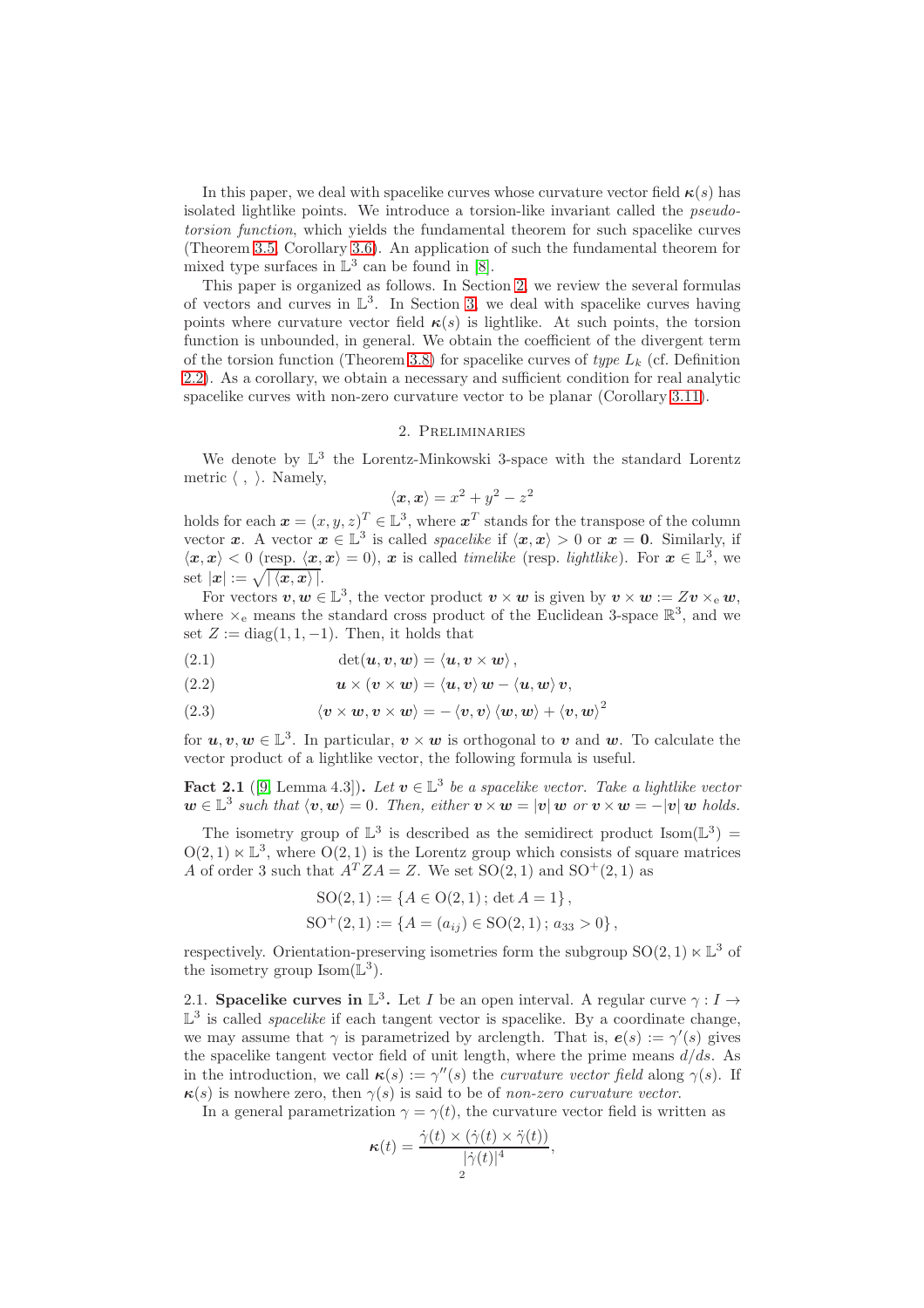where the dot means  $d/dt$ . Here, we used [\(2.2\)](#page-1-1). So we have the following:

Let  $\gamma(t)$  be a spacelike curve in  $\mathbb{L}^3$ , which may not be of unit speed. Then,  $\gamma(t)$  has non-zero curvature vector if and only if  $\dot{\gamma}(t)$  and  $\ddot{\gamma}(t)$  are linearly independent.

For a spacelike curve with non-zero curvature vector, we prepare several terminologies as follows:

<span id="page-2-1"></span>Definition 2.2. Let  $\gamma: I \to \mathbb{L}^3$  be a spacelike curve with non-zero curvature vector.

- A point  $s_0 \in I$  is said to be a *curvature-lightlike point*, if  $\kappa(s_0)$  is a lightlike vector. If there exists an open neighborhood  $J$  of a curvature-lightlike point  $s_0$  such that  $J \setminus \{s_0\}$  consists of non-curvature-lightlike points, then  $s_0$  is called isolated.
- The curve  $\gamma(s)$  is said to be a *spacelike Frenet curve*, if it has no curvaturelightlike points. In particular, if  $\kappa(s)$  is a spacelike (resp. timelike) vector field along  $\gamma(s)$ , then  $\gamma(s)$  is said to be of type S (resp. type T).
- If  $\kappa(s)$  is a lightlike vector field along  $\gamma(s)$ , then  $\gamma(s)$  is called a spacelike curve of type L.
- The function  $\theta(s)$  defined by

$$
\theta(s) := \langle \boldsymbol{\kappa}(s), \boldsymbol{\kappa}(s) \rangle
$$

is called the *causal curvature function*. Then,  $\gamma(s)$  is of type S (resp. type  $T$ , type  $L$ ) if and only if

$$
\theta(s) > 0 \quad \text{(resp. } \theta(s) < 0, \ \theta(s) \equiv 0\text{)}
$$

holds on I.

• Letting  $k \in \mathbb{Z}$  be a positive integer,  $\gamma(s)$  is said to be of type  $L_k$  at  $s_0 \in I$ , if

$$
\theta(s_0) = \cdots = \theta^{(k-1)}(s_0) = 0, \quad \theta^{(k)}(s_0) \neq 0.
$$

Let us remark that, if  $\gamma(s)$  is of type  $L_k$  at  $s_0 \in I$ , then  $s_0$  is an isolated curvature-lightlike point. Moreover, if  $\gamma: I \to \mathbb{L}^3$  is real analytic, then the type must be either  $S, T, L$  or  $L_k$  (cf. Corollary [3.11\)](#page-7-10).

In the following, we review the fundamental properties of spacelike Frenet curves or spacelike curves of type  $L$ , as explained in [\[14\]](#page-7-0).

<span id="page-2-0"></span>2.2. Spacelike Frenet curves. Let  $\gamma : I \to \mathbb{L}^3$  be a spacelike Frenet curve parametrized by arclength. Denote by  $e(s) = \gamma'(s)$  (resp.  $\kappa(s) = \gamma''(s)$ ) the unit tangent vector field (resp. the curvature vector field) along  $\gamma(s)$ .

The curvature function is defined as  $\kappa(s) := \sqrt{|\theta(s)|}$  (=  $|\kappa(s)|$ ). We set the sign  $\sigma_{\gamma} \in \{+1, -1\}$  as  $\sigma_{\gamma} = -1$  (resp. +1) if  $\gamma$  is of type S (resp. type T). Then,

<span id="page-2-2"></span>
$$
\mathbf{n}(s) := \frac{1}{\kappa(s)} \kappa(s), \quad \mathbf{b}(s) := \sigma_{\gamma} \mathbf{e}(s) \times \mathbf{n}(s)
$$

are respectively called the principal normal vector field, and the binormal vector field, which satisfy  $\det(e, n, b) = 1$ . The torsion function is defined as  $\tau(s) :=$  $\langle n'(s), b(s) \rangle$ . The system of the equations,  $e' = \kappa n$ ,  $n' = \sigma_{\gamma}(\kappa e + \tau b)$ , and  $b' =$  $\sigma_{\gamma} \tau n$ , is called the Frenet-Serret type formula. Then, it holds that

(2.4) 
$$
\det(\gamma', \gamma'', \gamma''') = -\theta \tau.
$$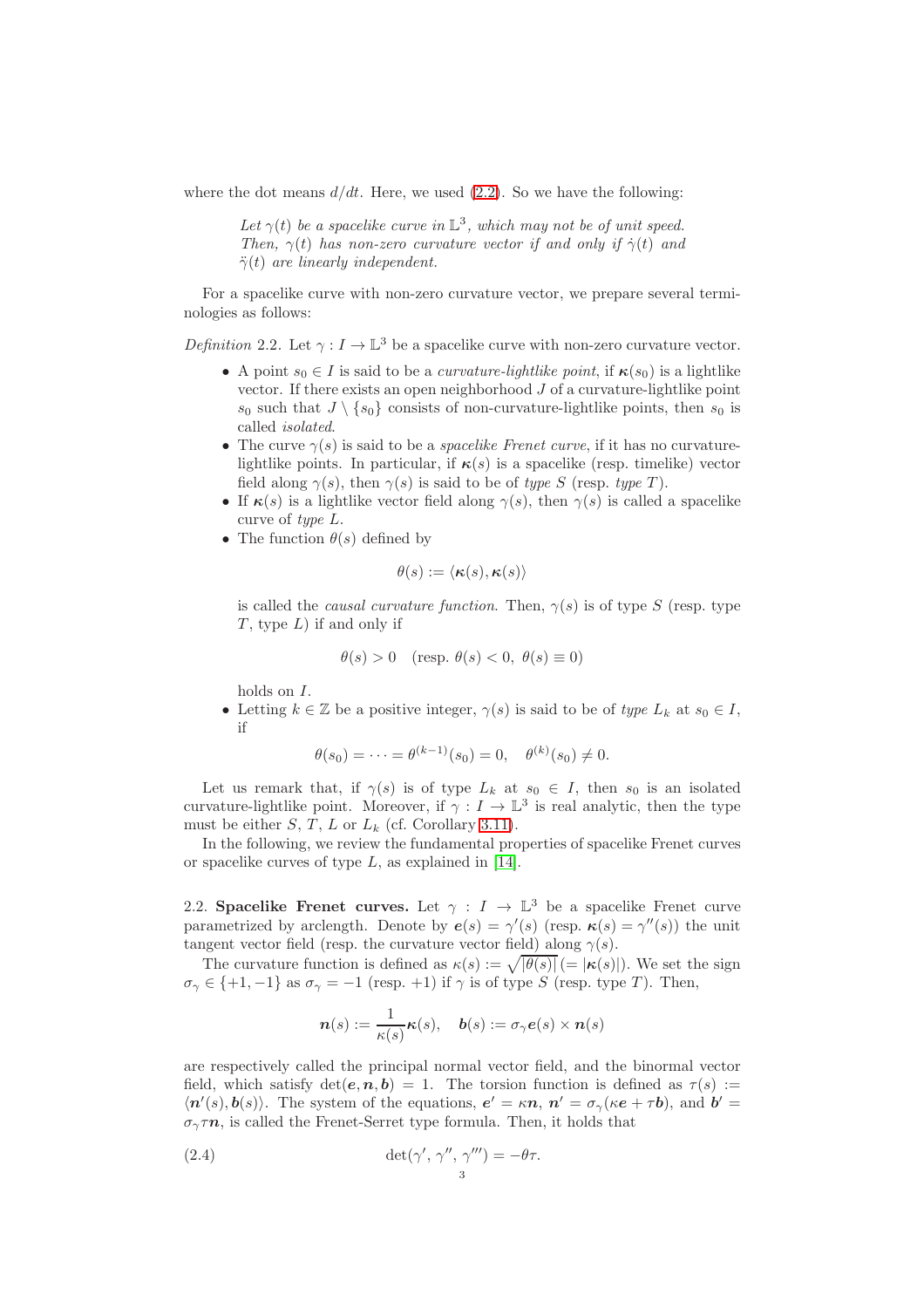<span id="page-3-0"></span>2.3. Spacelike curves of type L. Let  $\gamma: I \to \mathbb{L}^3$  be a unit speed spacelike curve of type L. By definition,  $\kappa(s)$  is a lightlike vector field. Then, there exists a lightlike vector field  $\beta(s)$  such that

$$
\langle e(s), \beta(s) \rangle = 0, \quad \langle \kappa(s), \beta(s) \rangle = 1.
$$

Such a vector field  $\beta(s)$  is uniquely determined. We call  $\beta(s)$  the *pseudo-binormal* vector field. Then,  $\mu(s) := -\langle \kappa'(s), \beta(s) \rangle$  is called the *pseudo-torsion function*<sup>[1](#page-3-2)</sup>. The system of the equations,  $e' = \kappa$ ,  $\kappa' = -\mu\kappa$ , and  $\beta' = -e + \mu\beta$ , is called the Frenet-Serret type formula. In terms of the frame  $\mathcal{F} := (\mathbf{e}, \kappa, \beta)$ , the formula is rewritten as

$$
\mathcal{F}' = \mathcal{F} \begin{pmatrix} 0 & 0 & -1 \\ 1 & -\mu & 0 \\ 0 & 0 & \mu \end{pmatrix}.
$$

### <span id="page-3-1"></span>3. Spacelike curves whose curvature vector field has isolated lightlike points

In this section, we investigate spacelike curves having isolated curvature-lightlike points.

3.1. Pseudo-torsion function and Frenet-Serret type formula. Let  $\gamma : I \rightarrow$  $\mathbb{L}^3$  be a unit speed spacelike curve with non-zero curvature vector. Denote by  $e(s)$  =  $\gamma'(s)$  (resp.  $\kappa(s) = \gamma''(s)$ ) the unit tangent vector field (resp. the curvature vector field) along  $\gamma(s)$ . The causal curvature function is given by  $\theta(s) = \langle \kappa(s), \kappa(s) \rangle$ .

Let  $s_0 \in I$  be a curvature-lightlike point, namely,  $\kappa(s_0)$  is a lightlike vector. By Fact [2.1,](#page-1-2)

$$
\boldsymbol{e}(s_0) \times \boldsymbol{\kappa}(s_0) = \epsilon \boldsymbol{\kappa}(s_0)
$$

holds for some  $\epsilon \in \{+1, -1\}$ . We call  $\epsilon$  the *sign*. When we emphasize  $\gamma(s)$  and  $s_0$ , we also denote by  $\epsilon = \text{sgn}(\gamma, s_0)$ .

**Lemma 3.1.** Let  $\gamma(s)$  be a spacelike curve with non-zero curvature vector, and  $s_0 \in I$  be an isolated curvature-lightlike point. Then, there exists a non-vanishing vector field  $\xi(s)$  along  $\gamma(s)$  defined on a neighborhood of  $s_0 \in I$  such that

<span id="page-3-3"></span>
$$
\boldsymbol{e}(s) \times \boldsymbol{\kappa}(s) = \epsilon \boldsymbol{\kappa}(s) + \theta(s) \boldsymbol{\beta}(s)
$$

holds. (We call such a vector field  $\beta(s)$  the pseudo-binormal vector field along  $\gamma(s)$ .)

*Proof.* Without loss of generality, we may assume that  $\gamma(s)$  is parametrized by arclength. Since  $\langle e(s), e(s)\rangle = 1$ , there exist  $\alpha_1(s), \alpha_2(s)$  such that

(3.1) 
$$
e(s) = \begin{pmatrix} \cosh(\alpha_1(s)) \cos(\alpha_2(s)) \\ \cosh(\alpha_1(s)) \sin(\alpha_2(s)) \\ \sinh(\alpha_1(s)) \end{pmatrix}
$$

holds. Then,  $\kappa(s) = e'(s)$  is given by

(3.2) 
$$
\kappa(s) = \begin{pmatrix} \alpha'_1 \sinh \alpha_1 \cos \alpha_2 - \alpha'_2 \cosh \alpha_1 \sin \alpha_2 \\ \alpha'_1 \sinh \alpha_1 \sin \alpha_2 + \alpha'_2 \cosh \alpha_1 \cos \alpha_2 \\ \alpha'_1 \cosh \alpha_1 \end{pmatrix}.
$$

The causal curvature function  $\theta(s)$  is calculated as

<span id="page-3-4"></span>
$$
\theta(s)=(\alpha_2'\cosh\alpha_1-\alpha_1')(\alpha_2'\cosh\alpha_1+\alpha_1').
$$

<span id="page-3-2"></span><sup>&</sup>lt;sup>1</sup>In [\[14\]](#page-7-0),  $-\mu(s)$  is called the pseudo-torsion function. However, to maintain the consistency with the notations for spacelike curves of type  $L_k$ , we use the minus sign. We also remark that the terminology 'pseudo-binormal vector field' is not used in [\[14\]](#page-7-0).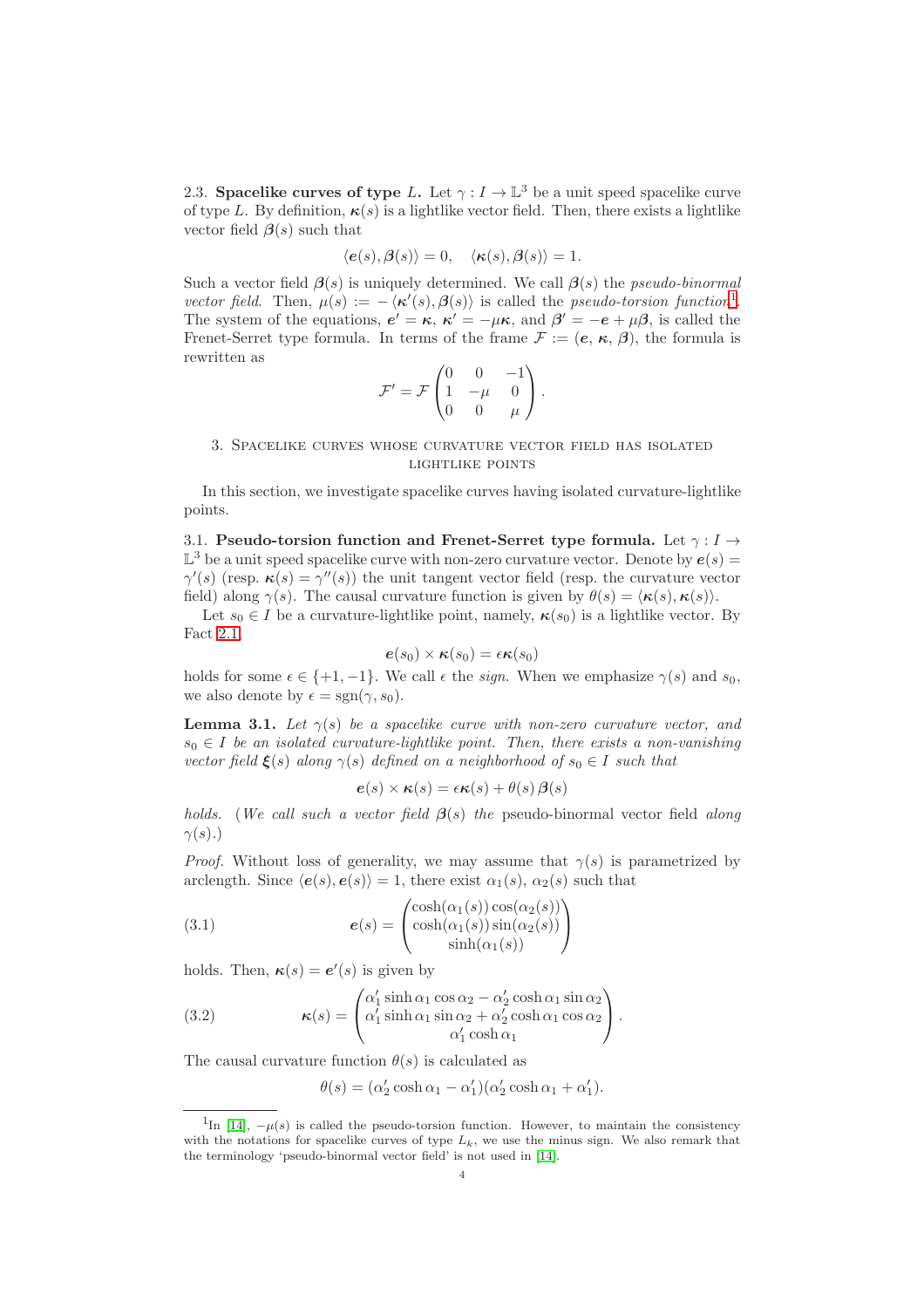In the case of  $\epsilon = 1$ , [\(3.1\)](#page-3-3) and [\(3.2\)](#page-3-4) yield

(3.3) 
$$
e(s) \times \kappa(s) = \kappa(s) + (\alpha'_1 + \alpha'_2 \cosh \alpha_1) \xi(s),
$$

where

<span id="page-4-0"></span>
$$
\boldsymbol{\xi}(s) := -\begin{pmatrix} \sinh \alpha_1 \cos \alpha_2 - \sin \alpha_2 \\ \sinh \alpha_1 \sin \alpha_2 + \cos \alpha_2 \\ \cosh \alpha_1 \end{pmatrix}.
$$

Since  $\xi(s) \neq 0$ , we have  $\alpha'_1 + \alpha'_2 \cosh \alpha_1 = 0$  at  $s_0$ . We remark that  $\alpha'_1 - \alpha'_2 \cosh \alpha_1 \neq 0$ 0 holds by the assumption of non-zero curvature vector  $\kappa(s) \neq 0$ . Then, [\(3.3\)](#page-4-0) yields that  $e(s) \times \kappa(s) = \kappa(s) + \theta(s)\beta(s)$ , where we set

$$
\beta(s) := \frac{1}{\alpha'_1(s) - \alpha'_2(s) \cosh \alpha_1(s)} \xi(s),
$$

and hence, we obtain the desired result. A similar argument can be applied in the case of  $\epsilon = -1$ .

**Proposition 3.2.** The pseudo-binormal vector field  $\beta(s)$  is a lightlike vector field satisfying

<span id="page-4-1"></span>(3.4) 
$$
\langle e(s), \beta(s) \rangle = 0, \quad \langle \kappa(s), \beta(s) \rangle = 1,
$$

<span id="page-4-2"></span>(3.5) 
$$
\det(e, \kappa, \beta) = \epsilon
$$

Moreover, setting  $\mu(s) := -\langle \kappa'(s), \beta(s) \rangle$ , we have

(3.6) 
$$
\kappa' = -\theta e - \mu \kappa + \left(\mu \theta + \frac{1}{2}\theta'\right)\beta, \quad \beta' = -e + \mu \beta.
$$

Proof. Since

<span id="page-4-3"></span>
$$
\beta(s) = -\frac{1}{\theta(s)} \left( \epsilon e(s) \times \kappa(s) - \kappa(s) \right)
$$

holds for  $s \neq s_0$ , we can verify that  $\beta(s)$  is a lightlike vector for each  $s \neq s_0$ . By the continuity, we have that  $\beta(s)$  is a lightlike vector field. Similarly, [\(3.4\)](#page-4-1) holds. Since  $\det(e, \kappa, \beta) = \langle e \times \kappa, \beta \rangle = \langle \epsilon(\kappa - \theta \beta), \beta \rangle = \epsilon$ , we obtain [\(3.5\)](#page-4-2). With respect to [\(3.6\)](#page-4-3), set  $\kappa' = Pe + Q\kappa + R\beta$ . Taking the inner products of  $e, \kappa, \beta$ , we have  $P = -\theta$ ,  $Q = -\mu$ ,  $R = \mu\theta + \theta'/2$ , where we used [\(3.4\)](#page-4-1). Similarly, we have  $\beta' = -e + \mu \beta$ , and hence [\(3.6\)](#page-4-3) holds.

In the matrix form,

(3.7) 
$$
\mathcal{F}' = \mathcal{F} \begin{pmatrix} 0 & -\theta & -1 \\ 1 & -\mu & 0 \\ 0 & \mu\theta + \frac{1}{2}\theta' & \mu \end{pmatrix}
$$

holds, where we set  $\mathcal{F} := (\mathbf{e}, \kappa, \beta)$ . We call  $\mu(s)$  the *pseudo-torsion function*. If we emphasize the sign  $\epsilon = \text{sgn}(\gamma, s_0)$ , we write  $\mu(s) = \mu_{\epsilon}(s)$ .

<span id="page-4-5"></span>*Example* 3.3 ([\[14,](#page-7-0) Remark 2.2]). We set  $\gamma : (-\infty, -1) \to \mathbb{L}^3$  as

<span id="page-4-4"></span>
$$
\gamma(s) := \begin{pmatrix} \cos s + s \sin s \\ \sin s - s \cos s \\ \left( s \sqrt{s^2 - 1} - \log \left| s + \sqrt{s^2 - 1} \right| \right) / 2 \end{pmatrix}.
$$

The causal curvature function  $\theta(s)$  can be calculated as  $\theta(s) = \frac{s^4 - s^2 - 1}{s^2 - 1}$ . Then, we may check that  $\theta(s_0) = 0$  and  $\theta'(s_0) \neq 0$  hold at  $s_0 = -\sqrt{1 + \sqrt{5}}/\sqrt{2}$  (= −1.272). Hence,  $\gamma(s)$  is of type  $L_1$  at  $s_0$ . The pseudo-torsion function  $\mu(s)$  can be calculated as

$$
\mu(s) = \frac{\sqrt{s^2 - 1} \left(s^6 - 2s^4 - 2s^2 + 2\right) - s \left(s^4 - 2s^2 + 2\right)}{\left(s^2 - 1\right) \left(s^4 - s^2 - 1\right)}.
$$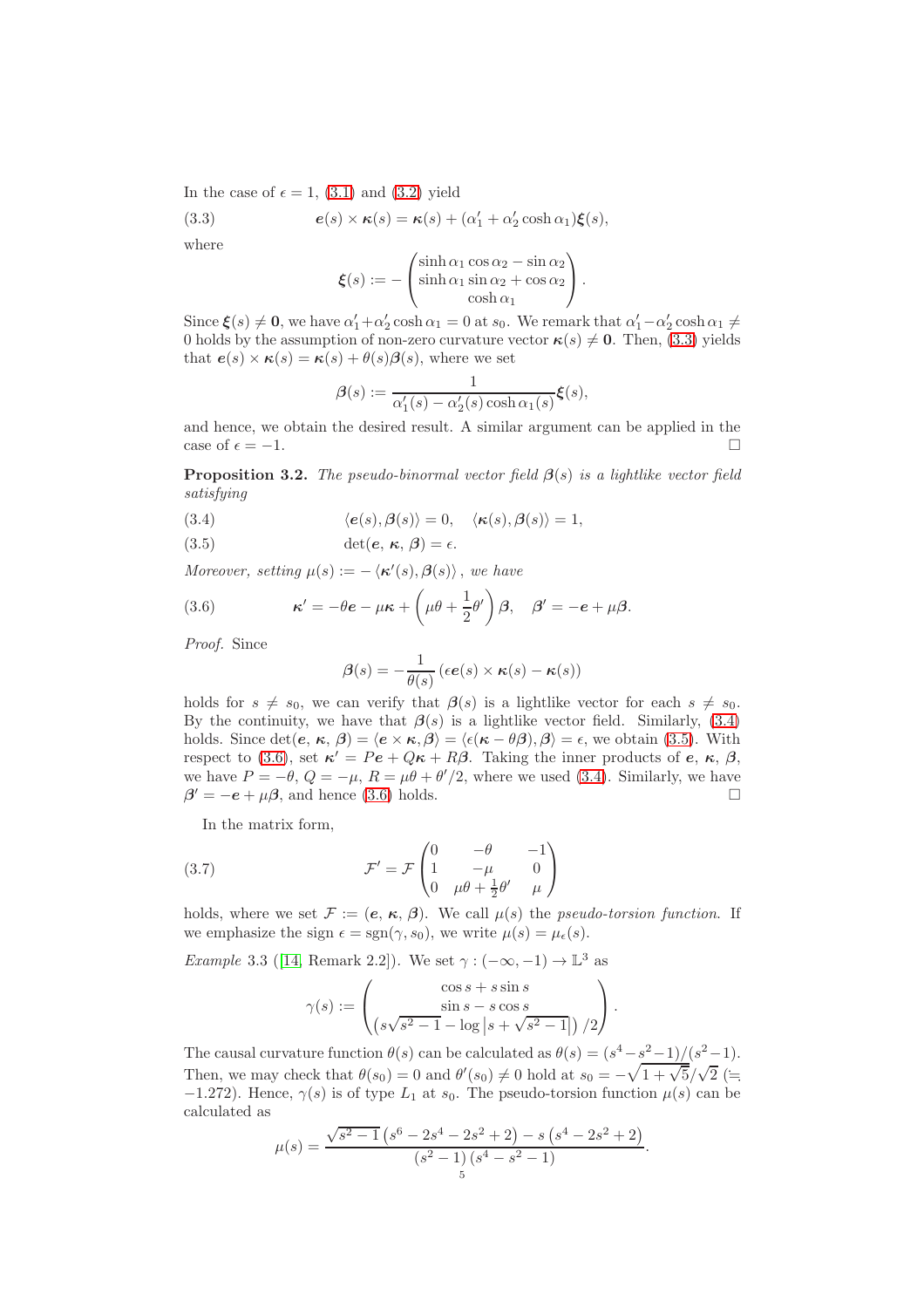Although the denominator of  $\mu(s)$  has zero at  $s = s_0$ , we can check that  $\mu(s)$  can be analytically extended across  $s = s_0$ , and  $\lim_{s\to s_0} \mu(s) = \sqrt{5\sqrt{5} - 11}/(2\sqrt{2})$  holds.

3.2. **Fundamental theorem.** Let  $\gamma(s)$  be a spacelike curve with non-zero curvature vector,  $s_0 \in I$  be a curvature-lightlike point, and  $\epsilon = \text{sgn}(\gamma, s_0) \in \{+1, -1\}$  be the sign. Take an isometry T of  $\mathbb{L}^3$ , and set

$$
\bar{\gamma}(s) := T \circ \gamma(s).
$$

Then, the causal curvature function  $\bar{\theta}(s)$  of  $\bar{\gamma}(s)$  coincides with that of  $\gamma(s)$ . Hence,  $s_0 \in I$  is also a curvature-lightlike point for  $\bar{\gamma}(s)$ .

<span id="page-5-1"></span>**Lemma 3.4.** Let  $\bar{\epsilon} = \text{sgn}(\bar{\gamma}, s_0) \in \{+1, -1\}$  be the sign of  $\bar{\gamma}(s)$  at  $s_0$ . If T is orientation preserving (resp. orientation reversing), we have  $\bar{\epsilon} = \epsilon$ . (resp.  $\bar{\epsilon} = -\epsilon$ ). Moreover, the pseudo-torsion  $\bar{\mu}(s)$  of  $\bar{\gamma}(s)$  coincides with that  $\mu(s)$  of  $\gamma(s)$ .

We omit the proof since this lemma can be verified directly by using the following formula:

$$
(T\mathbf{v}) \times (T\mathbf{w}) = (\det T) T(\mathbf{v} \times \mathbf{w})
$$

holds for  $v, w \in \mathbb{L}^3$ ,  $T \in O(2, 1)$ .

By a parallel translation, we may assume that  $\gamma(s_0) = 0$ . We would like to find an orientation preserving isometry  $T \in SO(2, 1)$  of  $\mathbb{L}^3$  so that the frame

$$
\mathcal{F}:=(\boldsymbol{e},\,\boldsymbol{\kappa},\,\boldsymbol{\beta})
$$

has simplified form at  $s_0 \in I$ . First, we can find  $T_1 \in SO^+(2,1)$  such that  $T_1e(s_0)$  $(1,0,0)^T$ . Since  $\kappa(s_0)$ ,  $\beta(s_0)$  are lightlike and perpendicular to  $e(s_0)$ , we have

$$
T_1 \kappa(s_0) = a(0, 1, \pm 1)^T
$$
,  $T_1 \beta(s_0) = \frac{1}{2a}(0, 1, \mp 1)^T$ ,

where  $a \in \mathbb{R}$  is a non-zero constant. Hence, there exists  $T_2 \in \text{SO}^+(2,1)$  such that  $T_2T_1\mathcal{F}$  at  $s_0 \in I$  is given by either  $E_+$ ,  $E_-$ ,  $E'_+$  or  $E'_-$ , where

$$
E_{\sigma_1} := \begin{pmatrix} 1 & 0 & 0 \\ 0 & \sigma_1/\sqrt{2} & \sigma_1/\sqrt{2} \\ 0 & -1/\sqrt{2} & 1/\sqrt{2} \end{pmatrix}, \qquad E'_{\sigma_2} := \begin{pmatrix} 1 & 0 & 0 \\ 0 & -\sigma_2/\sqrt{2} & -\sigma_2/\sqrt{2} \\ 0 & 1/\sqrt{2} & -1/\sqrt{2} \end{pmatrix},
$$

and  $\sigma_1, \sigma_2 \in \{+1, -1\}$ . If we set  $S \in SO(2, 1)$  as  $S := diag(1, -1, -1)$ , then  $E_{\pm} = SE'_{\pm}$  hold. Hence, setting  $T := ST_2T_1 \in SO(2, 1)$ , we have the following:

Let  $\gamma(s)$  be a spacelike curve with non-zero curvature vector,  $s_0 \in I$ be a curvature-lightlike point, and  $\epsilon = \text{sgn}(\gamma, s_0)$  be the sign. Then there exists  $T \in SO(2, 1)$  such that  $T\mathcal{F}(s_0) = E_{\epsilon}$ .

By the existence and uniqueness of the solution to the ODE [\(3.7\)](#page-4-4) with the initial condition  $\mathcal{F}(s_0) = E_+$  or  $\mathcal{F}(s_0) = E_-$ , we obtain the fundamental theorem of spacelike curves having isolated curvature-lightlike points:

<span id="page-5-0"></span>**Theorem 3.5.** Let I be an open interval, and fix  $s_0 \in I$ . Also let  $\theta(s)$ ,  $\mu(s)$  be two smooth functions defined on I so that the zero of  $\theta(s)$  is s<sub>0</sub> only. For each choice of the sign  $\epsilon \in \{+1, -1\}$ , there exists a unit speed spacelike curve  $\gamma(s) : I \to \mathbb{L}^3$  with non-zero curvature vector such that

- (a) the causal curvature and pseudo-torsion functions coincide with  $\theta(s)$  and  $\mu(s)$ , respectively.
- (b) the sign sgn( $\gamma$ , s<sub>0</sub>) coincides with  $\epsilon$ .

Moreover, such a curve is unique up to orientation preserving isometries of  $\mathbb{L}^3$ .

Since the steps to follow are similar as in Euclidean space (e.g. see [\[17,](#page-8-3) Theorem 5.2]), we omit the proof.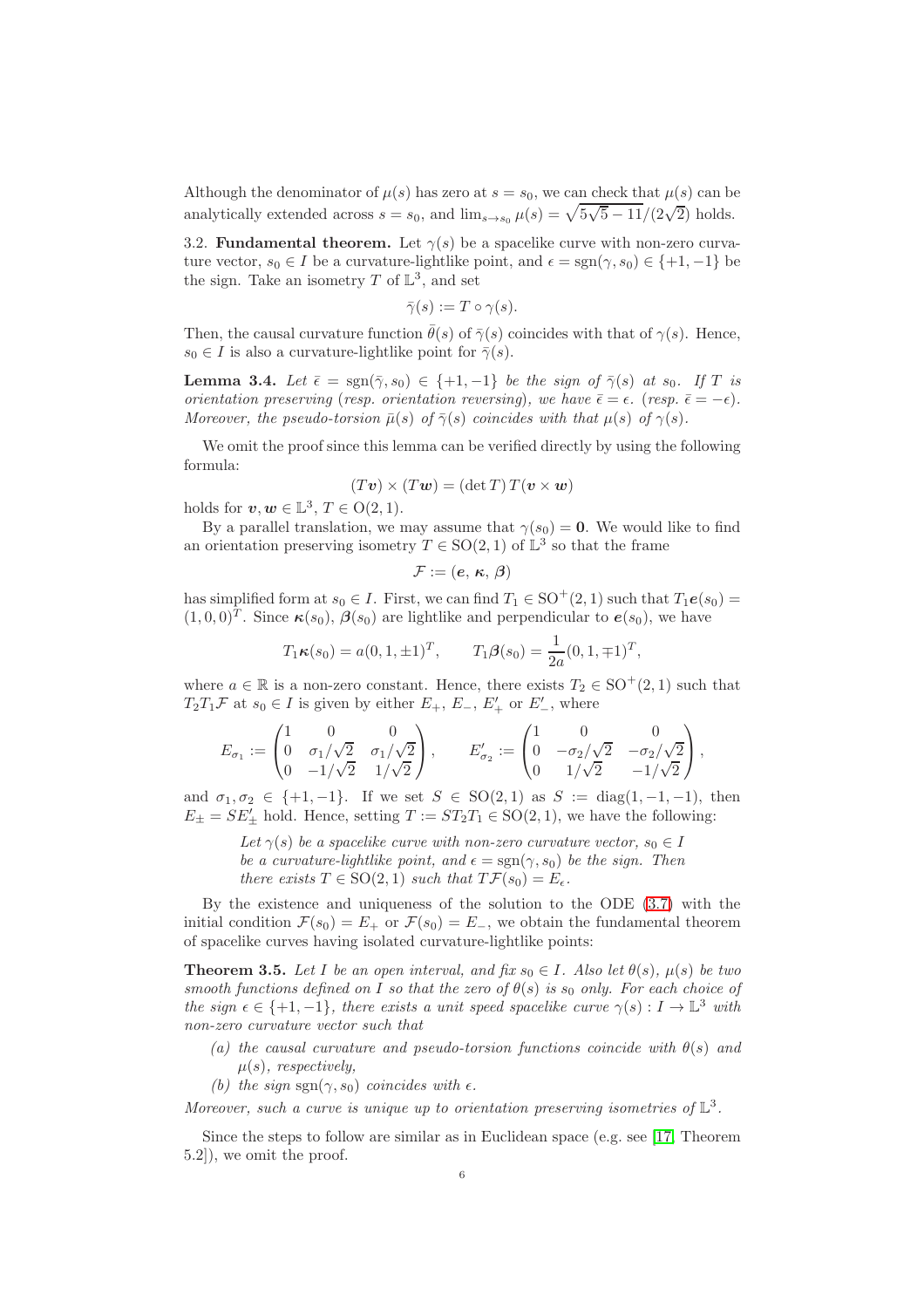<span id="page-6-0"></span>Corollary 3.6 (Fundamental theorem of spacelike curves with isolated curvature– lightlike points). Let I be an open interval, and fix  $s_0 \in I$ . Also let  $\theta(s)$ ,  $\mu(s)$  be two smooth functions defined on I so that the zero of  $\theta(s)$  is s<sub>0</sub> only. Then there exists a unit speed spacelike curve  $\gamma(s): I \to \mathbb{L}^3$  with non-zero curvature vector such that the causal curvature and pseudo-torsion functions coincide with  $\theta(s)$  and  $\mu(s)$ , respectively. Moreover, such a curve is unique up to isometries of  $\mathbb{L}^3$ .

*Proof.* In Theorem [3.5,](#page-5-0) we proved that, for each choice of  $\epsilon \in \{+1, -1\}$ , there exists a unit speed spacelike curve  $\gamma^{\epsilon}(s) : I \to \mathbb{L}^{3}$  satisfying the conditions (a) and (b). Moreover, such a curve  $\gamma^{\epsilon}(s)$  is unique up to orientation preserving isometries of  $\mathbb{L}^3$ . As we see in Lemma [3.4,](#page-5-1)  $\gamma^+(s)$  and  $\gamma^-(s)$  are transferred to each other by isometries of  $\mathbb{L}^3$ . Hence, we have the uniqueness.

3.3. Behavior of torsion function. Let  $\gamma(s) : I \to \mathbb{L}^3$  be a spacelike curve having an isolated curvature-lightlike point  $s_0 \in I$ . Since  $\theta(s) \neq 0$  for s near  $s_0$ , the spacelike curve  $\gamma(s)$  ( $s \neq s_0$ ) is a Frenet curve. At  $s \neq s_0$ , the torsion function is defined, and calculated as follows:

<span id="page-6-3"></span>**Lemma 3.7.** Let  $\gamma(s)$  :  $I \to \mathbb{L}^3$  be a unit speed spacelike curve with non-zero curvature vector, and  $s_0 \in I$  be an isolated curvature-lightlike point. Then the torsion function  $\tau(s)$  of  $\gamma(s)$   $(s \neq s_0)$  is given by

$$
\tau(s) = -\mu(s) - \frac{1}{2} \frac{\theta'(s)}{\theta(s)}.
$$

Proof. Substituting  $\gamma' = e$ ,  $\gamma'' = \kappa$ ,  $\gamma''' = \kappa'$  into  $\det(\gamma', \gamma'', \gamma''') = -\theta\tau$  as in [\(2.4\)](#page-2-2), and applying  $(3.6)$ , we may verify the desired identity.

<span id="page-6-1"></span>**Theorem 3.8.** For a positive integer k, let  $\gamma(s) : I \to \mathbb{L}^3$  be a spacelike curve of type  $L_k$  at  $s_0 \in I$  parametrized by arclength. Then

$$
\lim_{s \to s_0} (s - s_0) \,\tau(s) = -\frac{1}{2}k
$$

holds. In particular,  $\tau(s)$  is unbounded at  $s_0$ .

*Proof.* By the definition of type  $L_k$  in Definition [2.2,](#page-2-1) the division lemma<sup>[2](#page-6-2)</sup> yields that there exists a function  $\hat{\theta}(s)$  such that

$$
\theta(s) = (s - s_0)^k \hat{\theta}(s) \qquad (\hat{\theta}(s_0) \neq 0)
$$

holds. Together with Lemma [3.7,](#page-6-3) we have

$$
\tau = -\mu - \frac{1}{2} \left( \frac{k}{s - s_0} + \frac{\hat{\theta}'}{\hat{\theta}} \right).
$$

Hence,  $(s - s_0) \tau(s) \rightarrow -k/2$  holds as  $s \rightarrow s_0$ .

We remark that, for a planar curve having a cusp singularity, the behavior of curvature function at the cusp is investigated [\[16\]](#page-8-4).

Example 3.9. Let  $\gamma(s)$  be the spacelike curve of type  $L_1$  given in Example [3.3.](#page-4-5) The torsion function  $\tau(s)$  can be calculated as

$$
\tau(s) = \frac{-s^6 + 2s^4 + 2s^2 - 2}{\sqrt{s^2 - 1}(s^4 - s^2 - 1)},
$$

which is unbounded at  $s_0 = -\sqrt{1 + \sqrt{5}}/\sqrt{2}$ . We can check that  $\lim_{s\to s_0}(s$  $s_0$ ) $\tau(s) = -1/2$ , which verifies Theorem [3.8.](#page-6-1)

<span id="page-6-2"></span><sup>&</sup>lt;sup>2</sup>The division lemma is also called  $Hadamard's$  lemma, cf. [\[3,](#page-7-12) Lemma 3.4].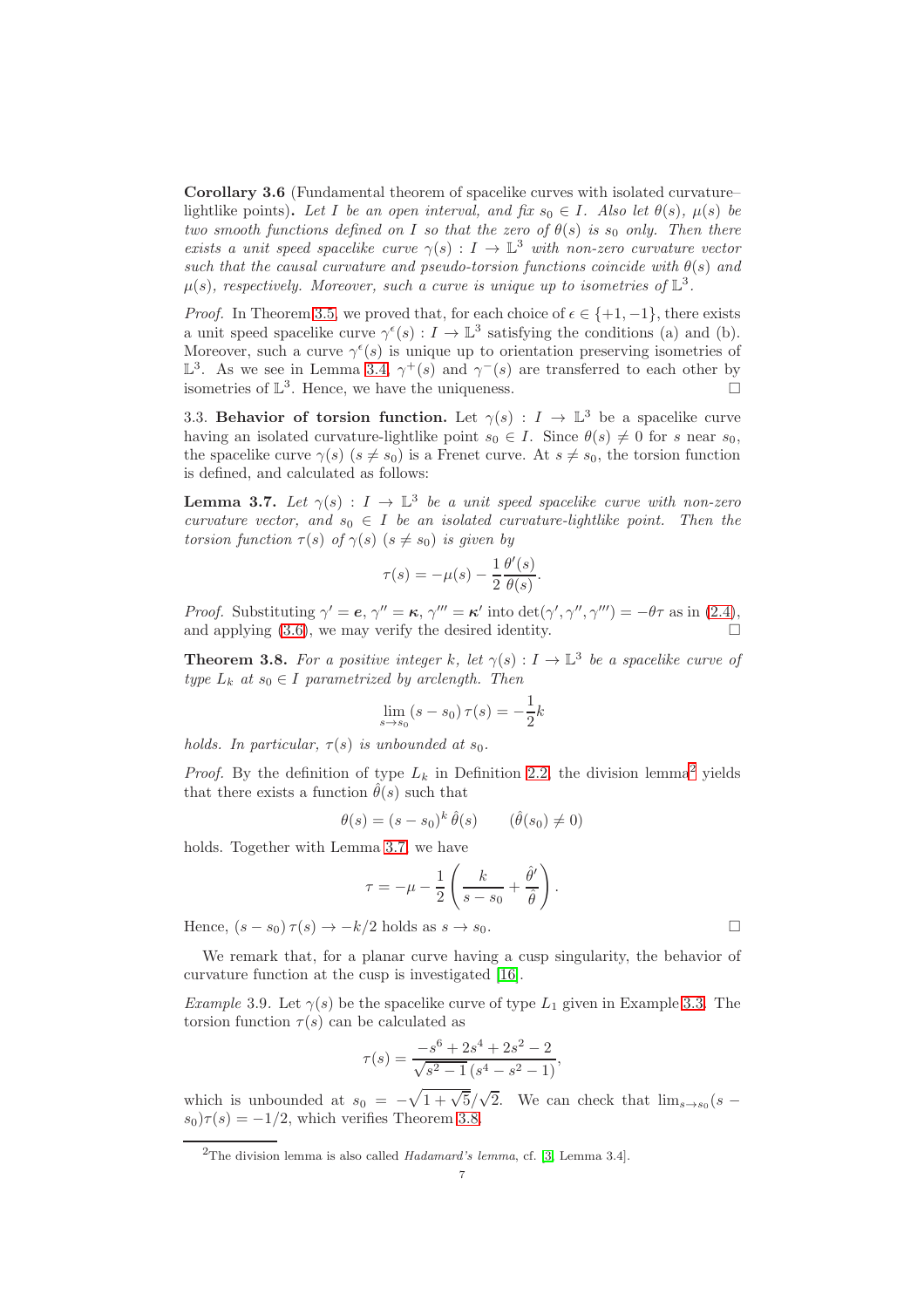As a corollary of Theorem [3.8,](#page-6-1) we obtain the planarity condition for analytic spacelike curves (Corollary [3.11\)](#page-7-10). For spacelike curves of type  $S$ ,  $T$  or  $L$ , the planarity condition is given as follows:

<span id="page-7-15"></span>Fact 3.10 ([\[14,](#page-7-0) Theorem 2.3], [\[13,](#page-7-13) Corollary 3.2], [\[4,](#page-7-14) Remark 7]). Let  $\gamma : I \to \mathbb{L}^3$ be a spacelike curve.

- Assume that  $\gamma(s)$  is a Frenet curve. Then,  $\gamma(s)$  is included in an affine plane if and only if its torsion function is identically zero.
- Assume that  $\gamma(s)$  is of type L. Then,  $\gamma(s)$  is a planar curve included in a lightlike plane.

So, it is natural to ask the planarity condition for general spacelike curves. In analytic case, we have the following:

<span id="page-7-10"></span>Corollary 3.11. A real analytic spacelike planar curve with non-zero curvature vector must be either a spacelike Frenet curve with vanishing torsion or a spacelike curve of type L.

*Proof.* Let  $\gamma(s) : I \to \mathbb{L}^3$  be a real analytic spacelike curve with non-zero curvature vector. By the analyticity,  $\gamma(s)$  must be of type S, T, L or  $L_k$ . By Fact [3.10,](#page-7-15) it suffices to show that if  $\gamma(s)$  is of type  $L_k$ , then  $\gamma(s)$  never be planar. Assume that  $\gamma(s)$  is of type  $L_k$  at  $s_0 \in I$ , and that  $\gamma(s)$  is planar. Since  $\gamma(s)$   $(s \neq s_0)$  is a Frenet curve which is included in an affine plane, the torsion  $\tau(s)$  of  $\gamma(s)$  ( $s \neq s_0$ ) is identically zero. However, by Theorem [3.8,](#page-6-1)  $\tau(s)$  is unbounded at  $s = s_0$ , which is a contradiction. Hence, any spacelike curve of type  $L_k$  never be planar.

Acknowledgements. The author expresses his gratitude to Junichi Inoguchi for helpful comments. He also would like to thank Shyuichi Izumiya and Luiz C. B. da Silva for giving him several informations on Fact [3.10.](#page-7-15)

### **REFERENCES**

- <span id="page-7-6"></span>[1] S. Akamine, Behavior of the Gaussian curvature of timelike minimal surfaces with singularities, Hokkaido Math. J. 48 (2019), 537–568.
- <span id="page-7-12"></span><span id="page-7-2"></span>[2] W.B. Bonnor, Null curves in a Minkowski space-time, Tensor N.S. 20 (1969), 229–242.
- [3] J.W. Bruce and P.J. Giblin, Curves and Singularities: A Geometrical Introduction to Singularity Theory, Cambridge Univ. Press, 1992.
- <span id="page-7-14"></span>[4] L.C.B. da Silva, Moving frames and the characterization of curves that lie on a surface, J. Geom. 108 (2017), 1091–1113.
- <span id="page-7-4"></span>[5] A. Ferrández, A. Giménez, and P. Lucas, Null helices in Lorentzian space forms, Internat. J. Modern Phys. A 16 (2001), 4845–4863.
- <span id="page-7-7"></span>[6] T. Fukui and D. Pei, Curvature for curves in semi-Euclidean spaces, J. Geom. 107 (2016), 663–683.
- <span id="page-7-3"></span>[7] L.K. Graves, Codimension one isometric immersions between Lorentz spaces, Trans. Amer. Math. Soc. 252 (1979), 367–392.
- <span id="page-7-9"></span>[8] A. Honda, Isometric deformations of mixed type surfaces in Lorentz-Minkowski space, preprint, [arXiv:1908.01967.](http://arxiv.org/abs/1908.01967)
- <span id="page-7-11"></span>[9] A. Honda, K. Saji, and K. Teramoto, Mixed type surfaces with bounded Gaussian curvature in three-dimensional Lorentzian manifolds, Advances in Mathematics (2020), https://doi.org/10.1016/j.aim.2020.107036
- <span id="page-7-1"></span>[10] J. Inoguchi, Biharmonic curves in Minkowski 3-space. part II, Internat. J. Math. Math. Sci. 2006 (2006), 1–4.
- <span id="page-7-5"></span>[11] J. Inoguchi and S. Lee, Null curves in Minkowski 3-space, Int. Electron. J. Geom. 1 (2008), 40–83.
- <span id="page-7-8"></span>[12] S. Izumiya, M. Kikuchi and M. Takahashi, Global properties of spacelike curves in Minkowski 3-space, J. Knot Theory Ramifications 15 (2006), 869–881
- <span id="page-7-13"></span>[13] S. Izumiya, D. Pei and T. Sano, The lightcone Gauss map and the lightcone developable of a spacelike curve in Minkowski 3-space, Glasg. Math. J. 42 (2000), 75–89.
- <span id="page-7-0"></span>[14] R. López, Differential Geometry of Curves and Surfaces in Lorentz-Minkowski space, Int. Electron. J. Geom. 7 (2014), 44–107.